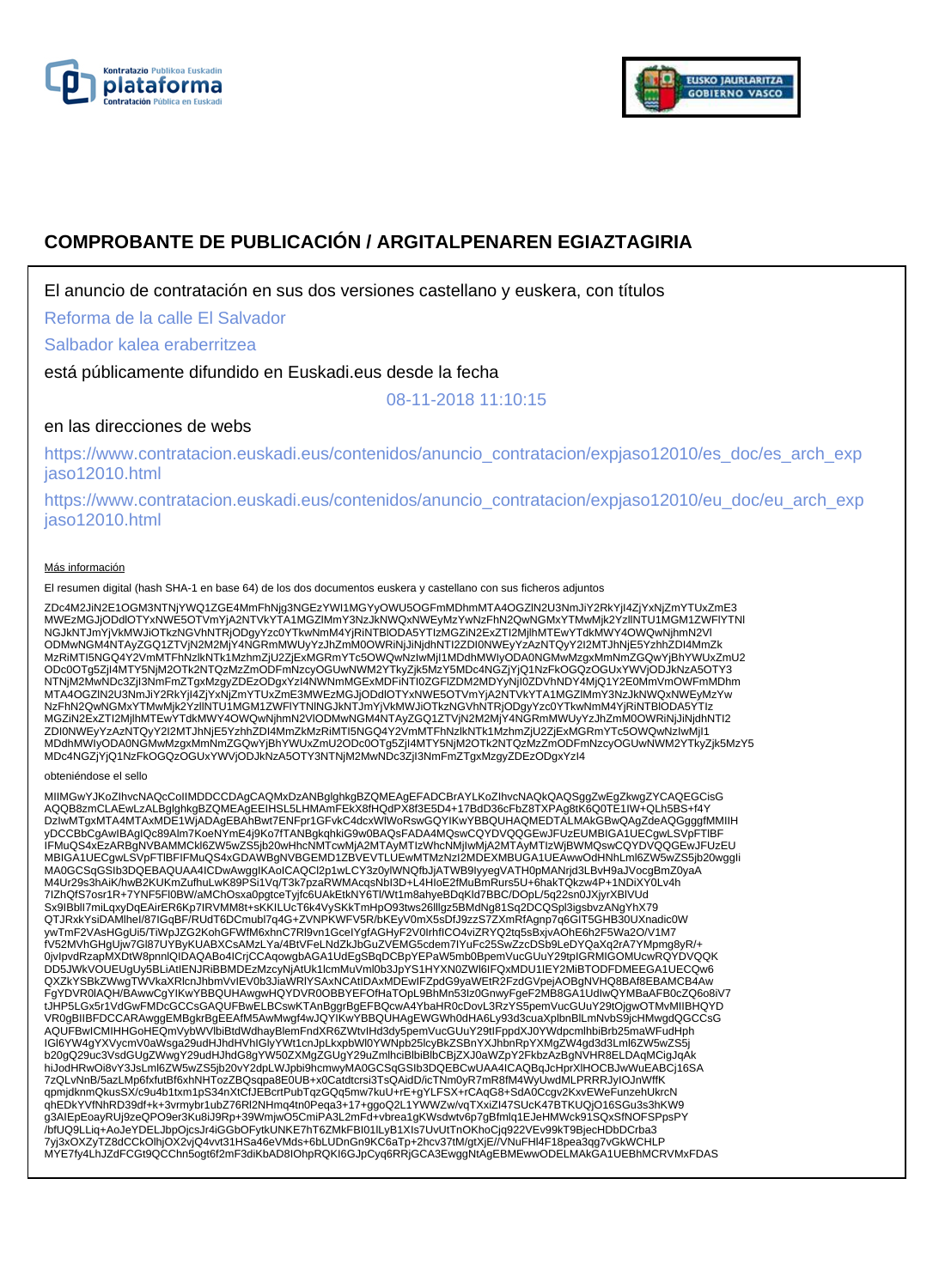



BaNVBAoMC0laRU5QRSBTLkEuMRMwEQYDVQQDDApJemVucGUuY29tAhBzz0CWbsah41iYTiP0ait9MA0GCWCGSAFIAwQCAQUAoIH3 MBoGCSqGSlb3DQEJAzENBgsqhkiG9w0BCRABBDAcBgkqhkiG9w0BCQUxDxcNMTgxMTA4MTAxMDE1WjAvBgkqhkiG9w0BCQQxlgQg LmNvbQlQc89Alm7KoeNYmE4j9Ko7fTANBgkqhkiG9w0BAQEFAASCAgCUPZLjiVUygv8CkcSrv+0PEijk82yOixzuzYLRgKWOp2uu UHWEWTPdxlH4dkjn+Dc4zstCgTeBy26QJIDdpju48XG/eiDAzFkiguUqiaYksrW5P7kG6BRx+VG1OPGzAxm5o6+3HMU3qazFkdy6 d6lf3fEd8b0i7xK6xk+9P3ar0RbEjXw+IKEFO0UHntjnYaWmDluQyu1d+obi40v+nD9aGCp2txs/4PoUe/BaMdz2VwmU1CgXbrZN 2Y1+gHyOh+0v/0wmKg+PGou3ArgrpJ2AGE7g8AJJa5Y1XaGT4eE2JI/9kBc0vQbm5iotloQhATJZZByYbqCussmq9z6Xgcryo5vC 2 + ++gmyon+ovowning+r oouoonigipuzzoo-t i gorooso + i ∧ao + +ec.zoir shocoxozonionoshina harden productionali<br>AYXLvkHGXi6EnImbMZ/KDh1+aJKVAEBR6+0sWIQFU0y983NSkB2rxnUrGq5Kaj0jiyBx8jRllWRC4rPphO87hoxzk6USjmZKs7O8<br>Mvr1CAzFE jZZGOgHSqOzFiBWa+2eVUDSjdp5m4l7kgkhqD/sXizvIH2RoRqcu6tdYfpGMklbLMPKoMs8tvHuuEXiAU26fAWANHKZ1hJPh2P5x KKlaaGKMCINJ3mDLCoej3w5Yy8R/zH8plH6g9g==

## Kontratuaren iragarkia, gaztelaniaz eta eskaraz, izenburuekin

Reforma de la calle El Salvador

Salbador kalea eraberritzea

Euskadi.eus webgunean argitaratzen da data honetatik

2018-11-08 11:10:15

### web hauen helbideetan

https://www.contratacion.euskadi.eus/contenidos/anuncio\_contratacion/expjaso12010/es\_doc/es\_arch\_exp jaso12010.html

https://www.contratacion.euskadi.eus/contenidos/anuncio\_contratacion/expjaso12010/eu\_doc/eu\_arch\_exp jaso12010.html

#### Informazio gehiago

Bi dokumentuen (euskara eta gaztelania) laburpen digitala (hash SHA-1, 64 oinarriarekin), erantsitako fitxategiekin

ZDc4M2JiN2E1OGM3NTNjYWQ1ZGE4MmFhNjq3NGEzYWI1MGYyOWU5OGFmMDhmMTA4OGZIN2U3NmJiY2RkYjI4ZjYxNjZmYTUxZmE3 MWEzMGJjODdlOTYxNWE5OTVmYjA2NTVkYTA1MGZIMmY3NzJkNWQxNWEyMzYwNzFhN2QwNGMxYTMwMjk2YzlINTU1MGM1ZWFIYTNI NGJkNTJmYjVkMWJiOTkzNGVhNTRjODgyYzc0YTkwNmM4YjRiNTBIODA5YTIzMGZiN2ExZTI2MjlhMTEwYTdkMWY4OWQwNjhmN2VI ODMwNGM4NTAyZGQ1ZTVjN2M2MjY4NGRmMWUyYzJhZmM0OWRiNjJiNjdhNTI2ZDI0NWEyYzAzNTQyY2I2MTJhNjE5YzhhZDI4MmZk MzRiMTI5NGQ4Y2VmMTFhNzlkNTk1MzhmZjU2ZjExMGRmYTc5OWQwNzlwMjI1MDdhMWIyODA0NGMwMzgxMmNmZGQwYjBhYWUxZmU2 ODc0OTg5ZjI4MTY5NjM2OTk2NTQzMzZmODFmNzcyOGUwNWM2YTkyZjk5MzY5MDc4NGZjYjQ1NzFkOGQzOGUxYWVjODJkNzA5OTY3<br>NTNjM2MwNDc3ZjI3NmFmZTgxMzgyZDEzODgxYzI4NWNmMGExMDFiNTl0ZGFIZDM2MDYyNjI0ZDVhNDY4MjQ1Y2E0MmVmOWFmMDhm MTA4OGZIN2U3NmJiY2RkYji4ZjYxNjZmYTUxZmE3MWEzMGJjODdlOTYxNWE5OTVmYjA2NTVkYTA1MGZIMmY3NzJkNWQxNWEyMzYw NZFhN2QwNGMxYTMwMjk2YzIINTU1MGM1ZWFIYTNINGJkNTJmYjVkMWJiOTkzNGVhNTRjODqyYzc0YTkwNmM4YjRiNTBIODA5YTIz MGZiN2ExZTI2MjIhMTEwYTdkMWY4OWQwNjhmN2VIODMwNGM4NTAyZGQ1ZTVjN2M2MjY4NGRmMWUyYzJhZmM0OWRiNjJiNjdhNTI2 ZDI0NWEyYzAzNTQyY2I2MTJhNjE5YzhhZDI4MmZkMzRiMTI5NGQ4Y2VmMTFhNzlkNTk1MzhmZjU2ZjExMGRmYTc5OWQwNzlwMjl1 MDdhMWIyODA0NGMwMzgxMmNmZGQwYjBhYWUxZmU2ODc0OTg5ZjI4MTY5NjM2OTk2NTQzMzZmODFmNzcyOGUwNWM2YTkyZjk5MzY5 MDc4NGZjYjQ1NzFkOGQzOGUxYWVjODJkNzA5OTY3NTNjM2MwNDc3ZjI3NmFmZTgxMzgyZDEzODgxYzI4

denboran digitalki zigilatu zuena

### zigilua lortzen

MIIMGwYJKoZIhvcNAQcCoIIMDDCCDAgCAQMxDzANBglghkgBZQMEAgEFADCBrAYLKoZIhvcNAQkQAQSggZwEgZkwgZYCAQEGCisG AQQB8zmCLAEwLzALBglghkgBZQMEAgEEIHSL5LHMAmFEkX8fHQdPX8f3E5D4+17BdD36cFbZ8TXPAg8tK6Q0TE1IW+QLh5BS+f4Y<br>DzIwMTgxMTA4MTAxMDE1WjADAgEBAhBwt7ENFpr1GFvkC4dcxWlWoRswGQYIKwYBBQUHAQMEDTALMAkGBwQAgZdeAQGgggfMMIIH UMAGAANIA AASTAN AASTAN KARA SAADA AASTAN EE OO KA KARA SAADA AASTAN AASTAN ISAA SAADA HARA SAADA HARA SAADA H<br>IFMuQS4xEzARBgNVBAMMCkl6ZW5wZS5jb20wHhcNMTcwMjA2MTAyMTIzWhcNMjlwMjA2MTAyMTIzWjBWMQswCQYDVQQGEwJFUzEU MBIGA1UECgwLSVpFTIBFIFMuQS4xGDAWBgNVBGEMD1ZBVEVTLUEwMTMzNzI2MDEXMBUGA1UEAwwOdHNhLml6ZW5wZS5jb20wggli MA0GCSqGSIb3DQEBAQUAA4ICDwAwgglKAoICAQCl2p1wLCY3z0ylWNQfbJjATWB9lyyegVATH0pMANrjd3LBvH9aJVocgBmZ0yaA M4Ur29s3hAiK/hwB2KUKmZufhuLwK89PSi1Vq/T3k7pzaRWMAcqsNbl3D+L4HIoE2fMuBmRurs5U+6hakTQkzw4P+1NDiXY0Lv4h 7IZhQfS7osr1R+7YNF5FI0BW/aMChOsxa0pgtceTyjfc6UAkEtkNY6TI/Wt1m8ahyeBDqKId7BBC/DOpL/5q22sn0JXjyrXBIVUd ywTmF2VAsHGgUi5/TiWpJZG2KohGFWfM6xhnC7Rl9vn1GcelYgfAGHyF2V0IrhfICO4viZRYQ2tq5sBxjvAOhE6h2F5Wa2O/V1M7